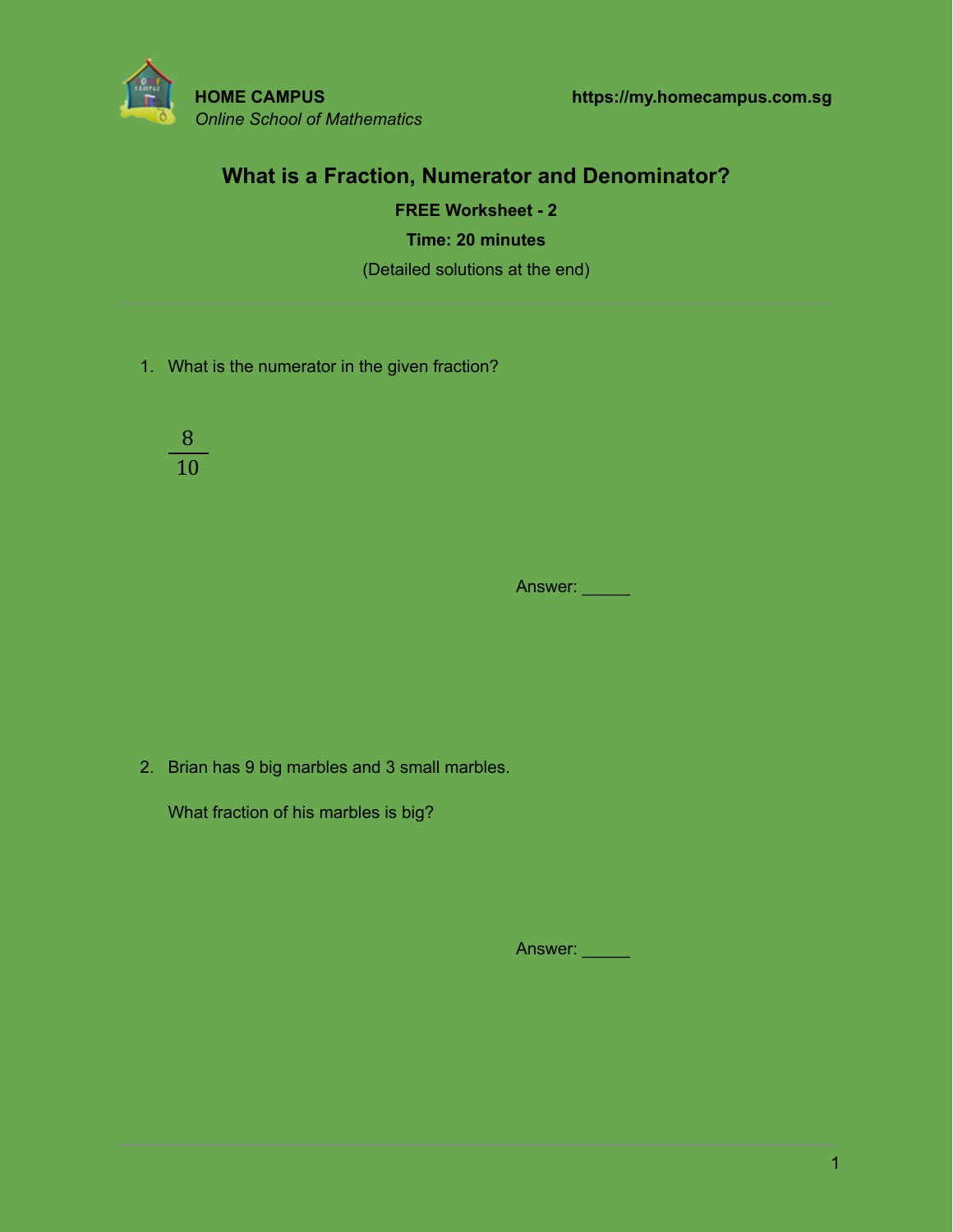

3. Express the shaded area in the figure below as a fraction.



Answer:

4. The numerator of a fraction is 2.

The denominator of the fraction is 3 times its numerator. What fraction is it?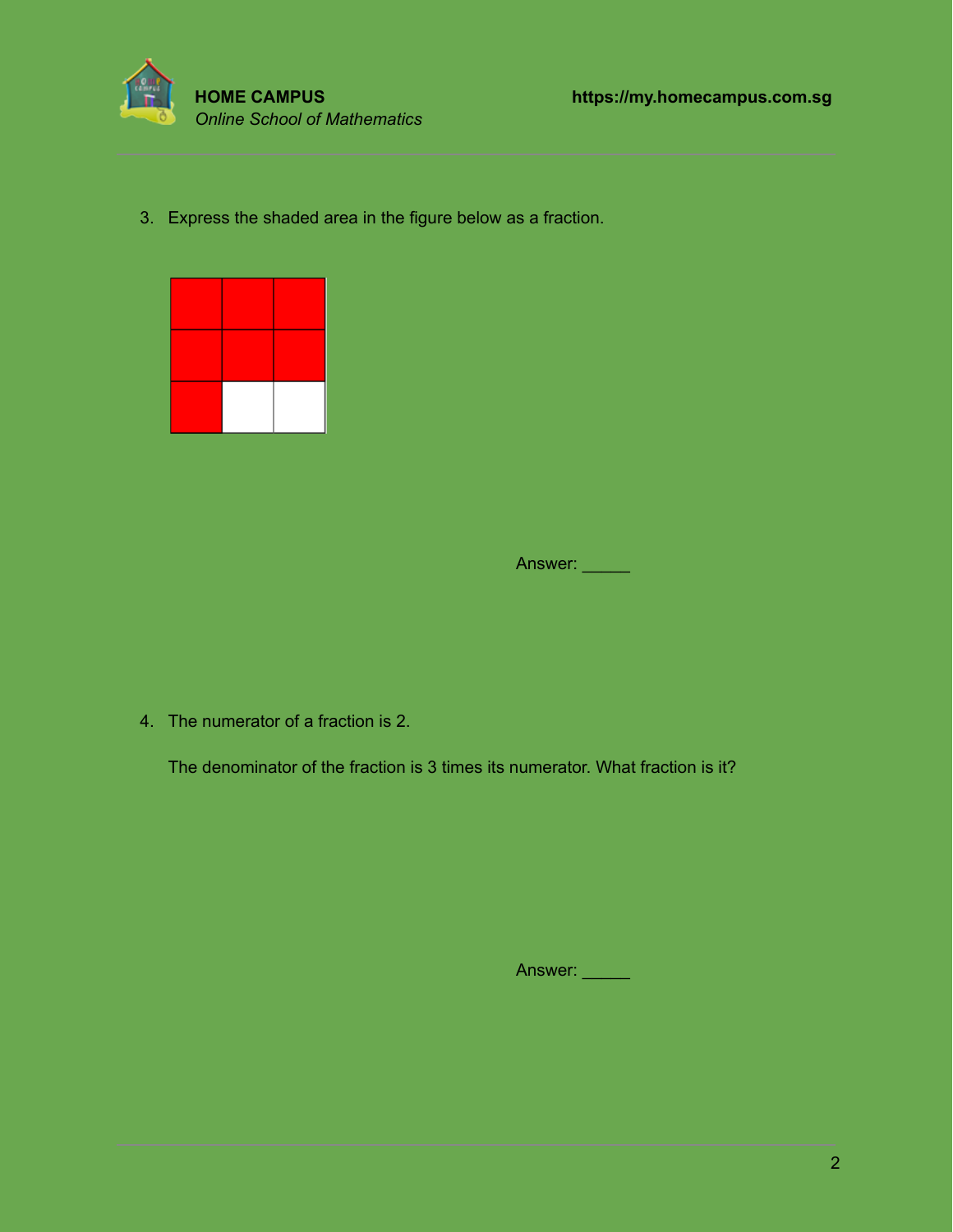

5. Express the shaded area in the figure below as a fraction.



Answer:

6. Express the shaded area in the figure below as a fraction.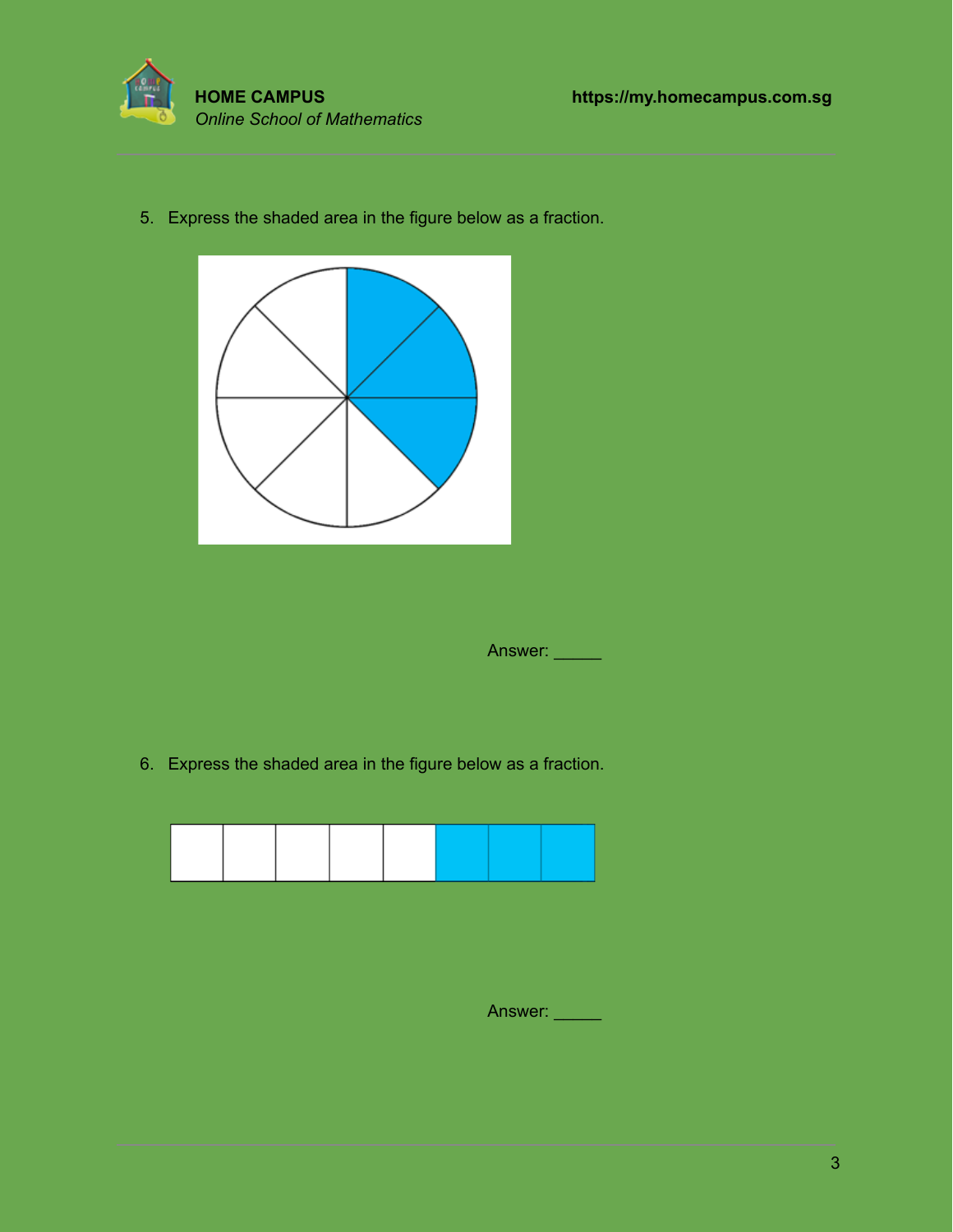

7. I am a fraction.

The sum of my numerator and denominator is 17.

My denominator is 5 more than my numerator.

What fraction am I?

Answer:

8. Herbert had 12 crayons.

He gave 6 crayons to his sister.

What fraction of the crayons did he give to his sister?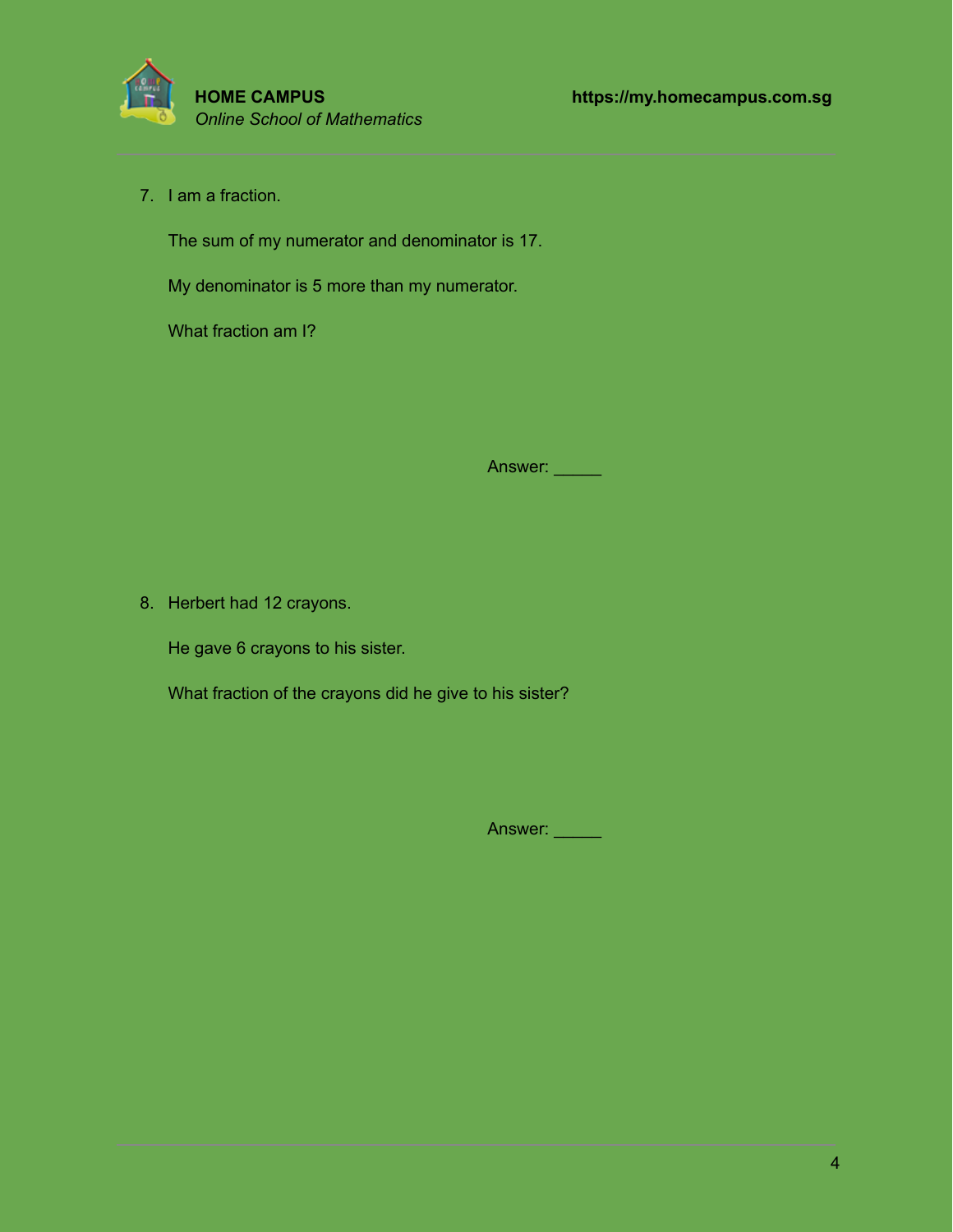

# **SOLUTIONS**

#### **Problem 1**

The top number in a fraction is the numerator.

In the given fraction, the numerator is 8.

#### **Problem 2**

 $9 + 3 = 12$ 

He has 12 marbles altogether.

9 out of his 12 marbles are big.

So,  $\frac{1}{12}$  of his marbles is big. 9 12

#### **Problem 3**

7 out of 9 squares in the figure are shaded.

So, the shaded area is  $\frac{1}{\sqrt{2}}$  of the figure. 7 9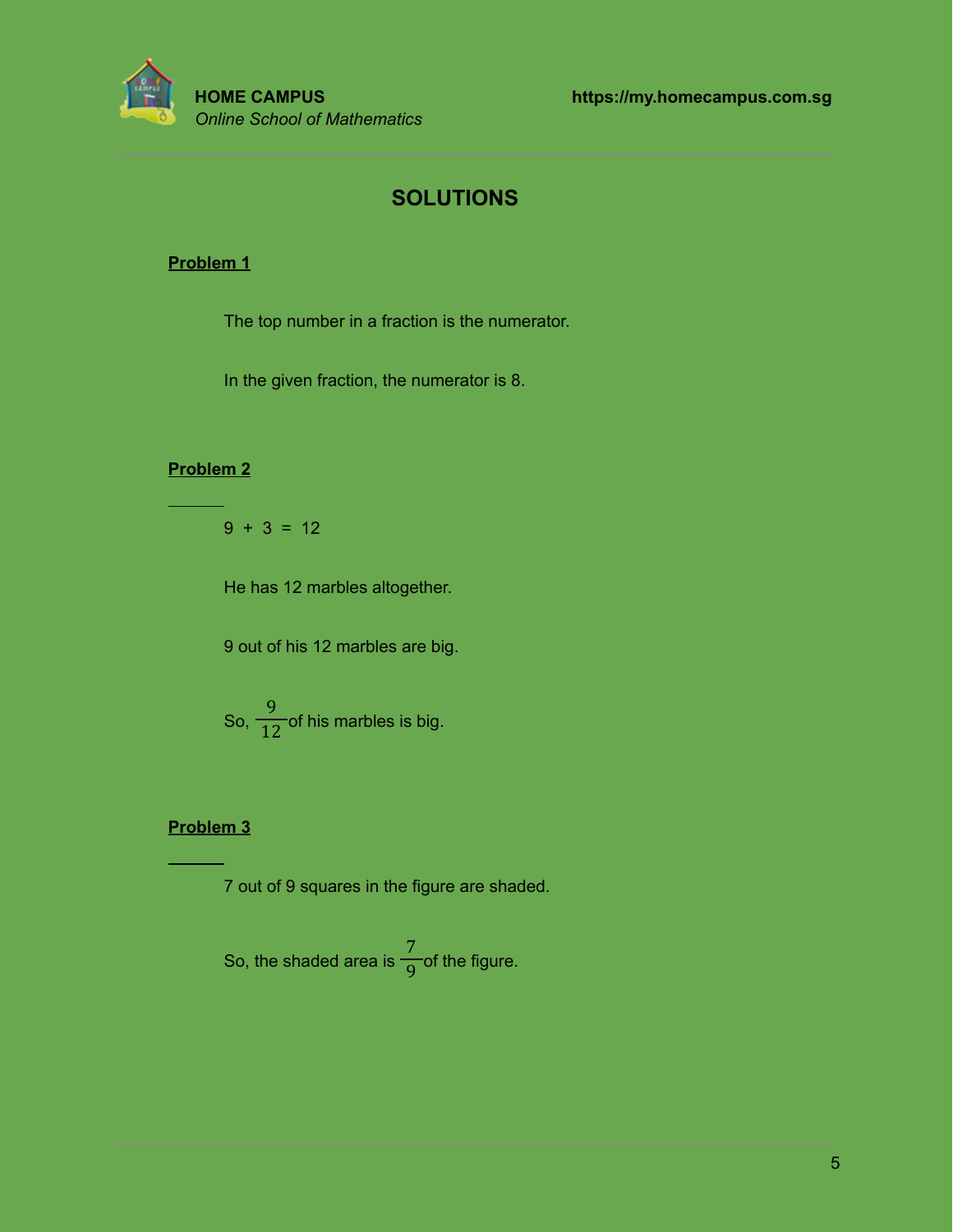

### **Problem 4**

Denominator =   
\n= 
$$
2 \times 3
$$
  
\n=  $6$   
\nSo, the fraction is  $\frac{2}{6}$ .

#### **Problem 5**

3 out of 8 slices in the figure are shaded.

So, the shaded area is  $\frac{1}{\sqrt{2}}$  of the figure. 3 8

### **Problem 6**

5 out of 8 parts in the figure are shaded.

So, the shaded area is  $\frac{1}{\sqrt{2}}$  of the figure. 3 8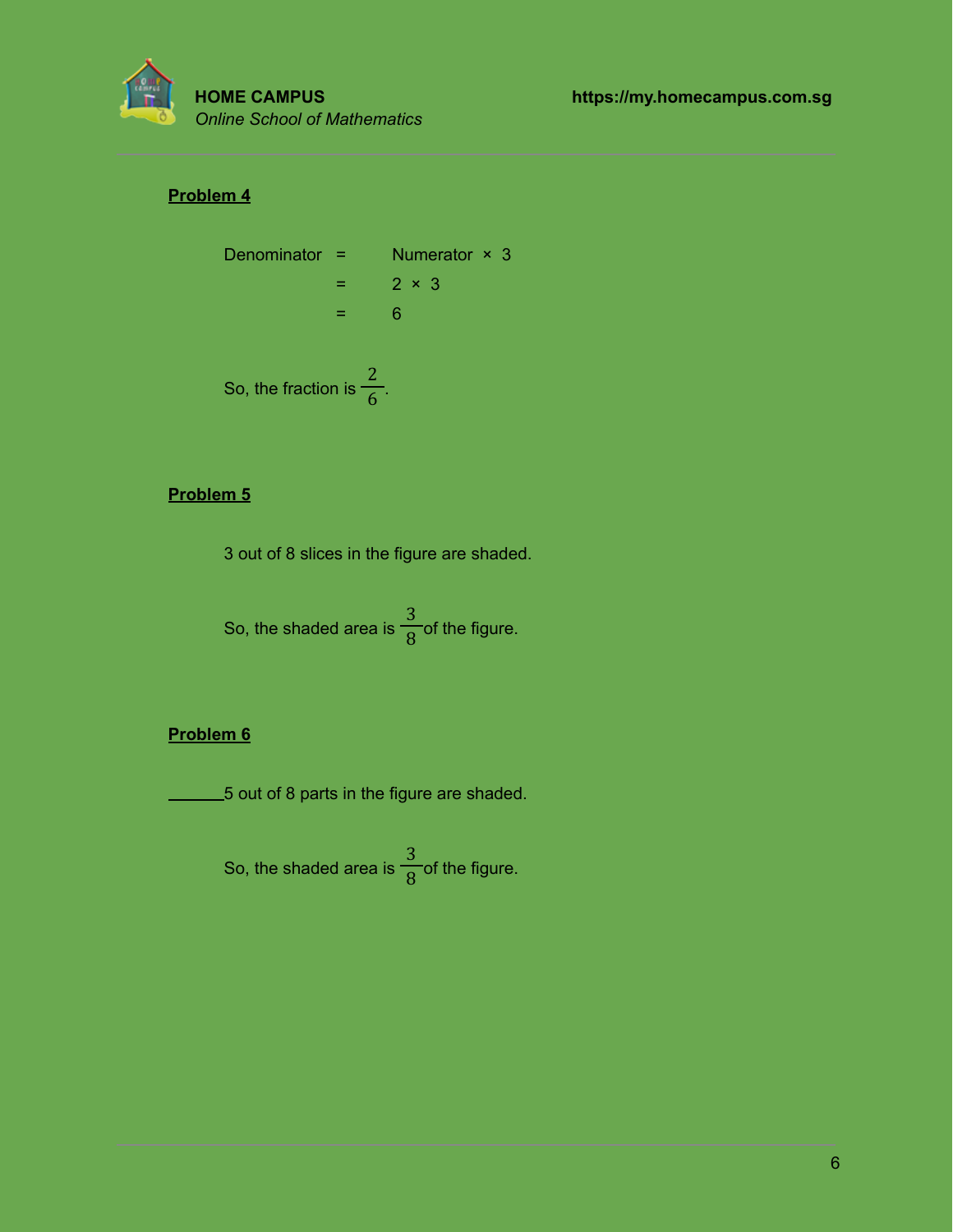

## **Problem 7**



| 2 units |   | $17 - 5$         |  |  |
|---------|---|------------------|--|--|
|         |   | 12               |  |  |
| 1 unit  | = | 6 (numerator)    |  |  |
| $+5$    |   | 11 (denominator) |  |  |

So, the fraction is 
$$
\frac{6}{11}
$$
.

#### **Problem 8**

He gave 6 out of the 12 crayons to his sister.

So, he gave  $\frac{1}{12}$  of the crayons to his sister. 6 12